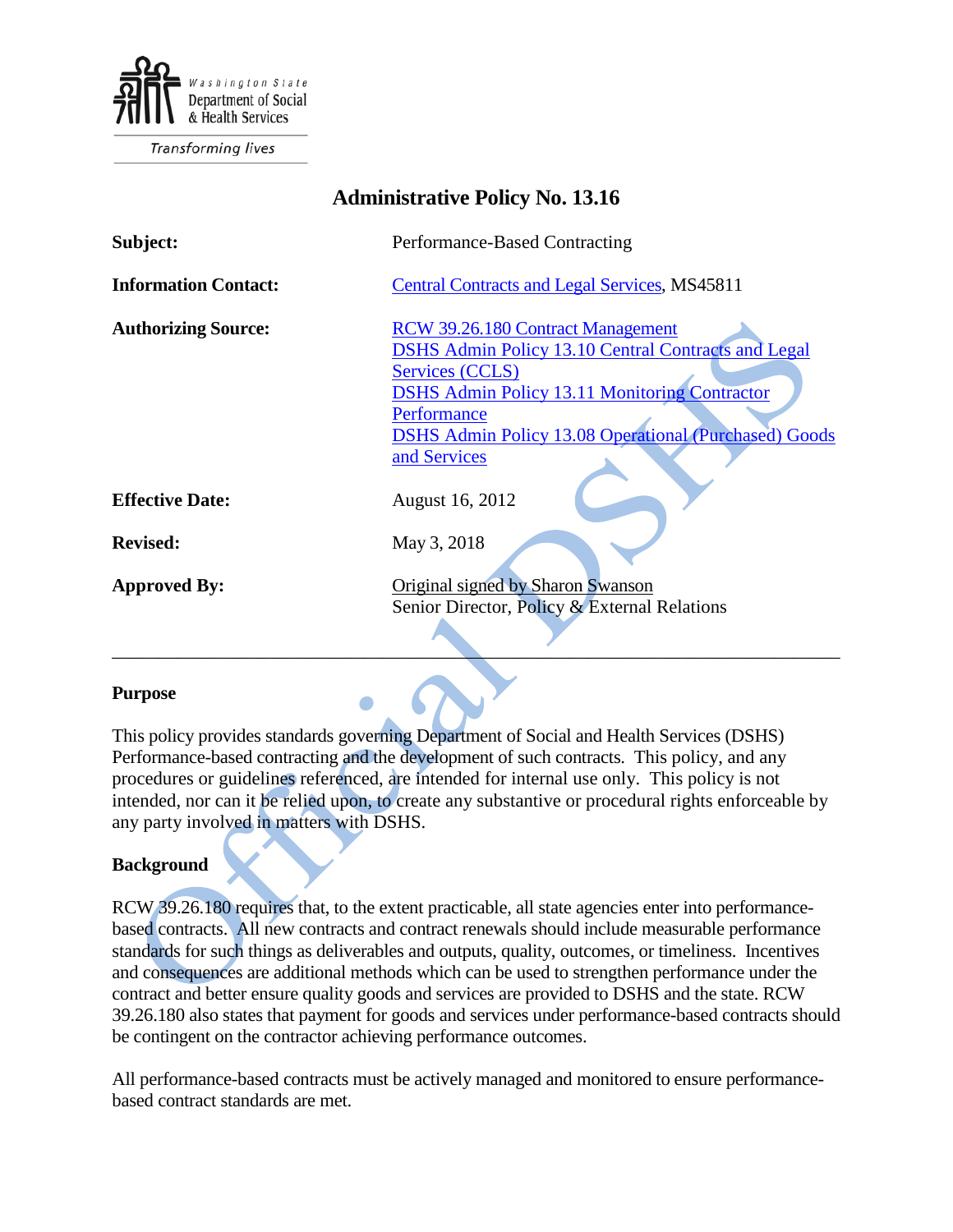# **Scope**

This policy applies to all organizational units of DSHS in the drafting, negotiation, signing, and monitoring of contracts and amendments of the following types:

- Goods and Services
- Client Services
- IT Goods and Services
- Interlocal Agreements
- Purchase Orders
- Datashare Agreements that include a fee for service

This policy does not apply to the following types of contracts:

- Zero dollar contracts
- Contracts under which DSHS is to be paid but does not incur any payment obligation
- Memoranda of Understanding

## **Definitions:**

**Agency Contracts Database (ACD)** means the DSHS information system used for producing, tracking, and monitoring of all DSHS contracts for goods and services (other than Purchase Orders for operational goods and services addressed by [Administrative Policy 13.08\)](http://one.dshs.wa.lcl/Policies/Administrative/DSHS-AP-13-08.pdf), client service, IT, data sharing and interlocal agreements.

**Central Contracts and Legal Services (CCLS)** means the statewide DSHS headquarters contracting office in the Services and Enterprise Support Administration (SESA).

**Central Purchasing Unit (CPU)** means the organizational unit within the Services and Enterprise Support Administration (SESA) that delegates limited purchasing authority, owns the DSHS TRACKS system, sets policy and procedures, manages competitive procurements and provides consultation to DSHS HQ, Administrations, Regional Business Centers (RBC) and Consolidated Institutional Business Services (CIBS) regarding the purchase of operational Goods and Services.

**Client Service Contract** means a contract for services provided directly to DSHS clients. (See  $RCW$  39.26.010[4]).

**Datashare Agreement** means any agreement between the department and one or more external entities for the sharing and safeguarding of electronic data. Datashare agreement does not mean an agreement to lease or purchase computers or other IT equipment.

**Deliverables** and **Outputs** mean measurable or tangible units of service or of a product that must be completed or delivered.

**Exempt** means a contract has received a written exemption from this policy signed by the program's Division Director.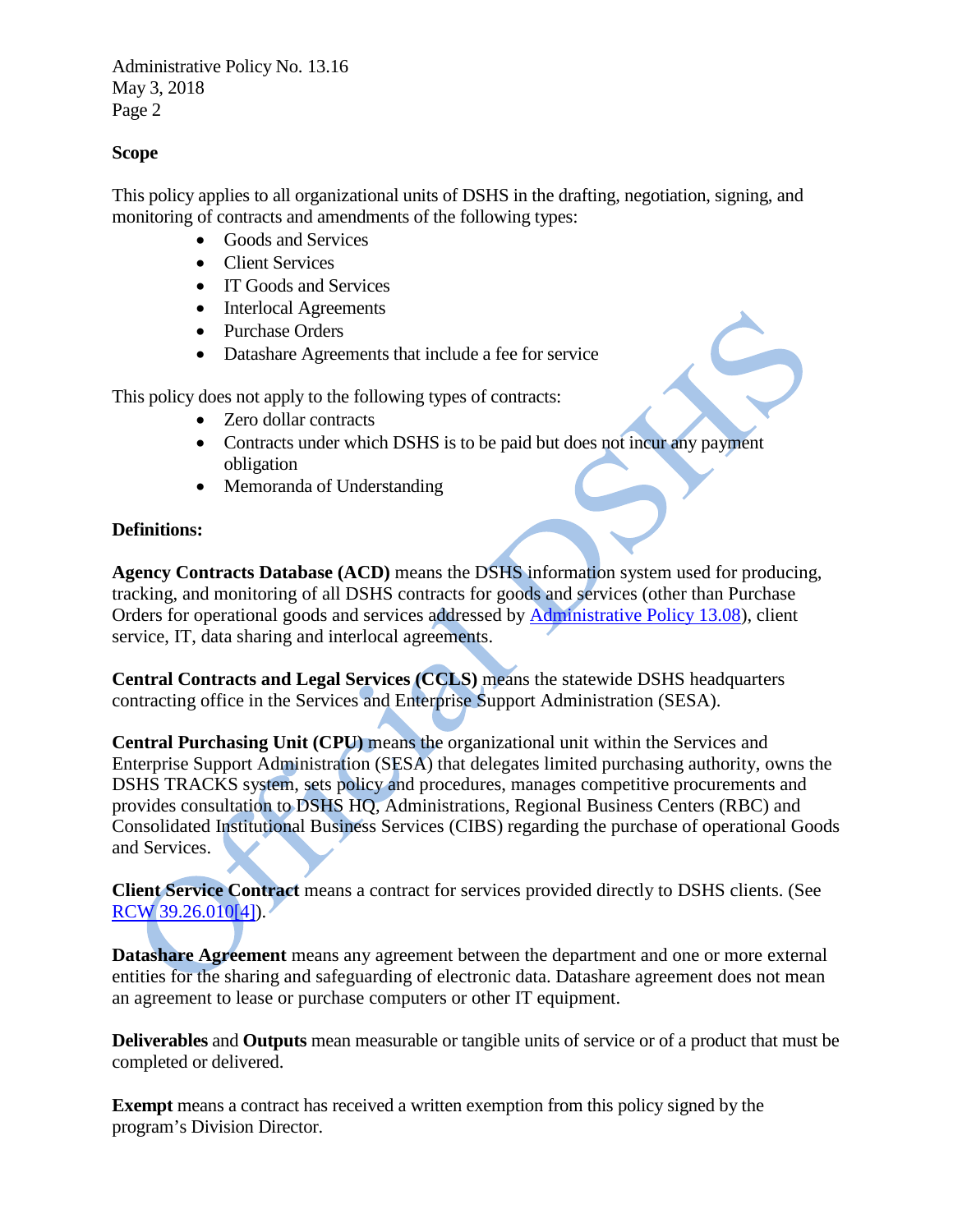**Goods** means products, materials, supplies, or equipment provided by a contractor.

**Interlocal Agreement** means a contract or agreement between DSHS and any public agency, political subdivision, or unit of local government including, but not limited to: municipal corporations, quasi-municipal corporations, counties, special purpose districts, and local service districts; any agency of state government; any agency of the United States; any Indian Tribe or Nation recognized as such by the federal government; and any political subdivision of another state. [Chapter 39.34 RCW,](http://apps.leg.wa.gov/RCW/default.aspx?cite=39.34) Interlocal Cooperation Act, governs Interlocal Agreements.

**Memorandum of Understanding** means an agreement that is strictly between different administrations or divisions that are entirely within and part of DSHS. Any agreement labeled "Memorandum of Understanding" that obligates DSHS to payment and would otherwise qualify as an Interlocal Agreement, a contract for goods or services, or a Purchase Order is within the scope of this policy regardless of what it is called.

**Monitoring** means any activity throughout the life of the contract that reviews and evaluates contractor performance and compliance with the terms, conditions, and requirements of a contract.

**Outcomes** means desired impacts on clients, customers or the public; the results or benefits of the outputs.

**Out of Scope** means a contract is not within the above-stated scope of this policy or the contract does not obligate DSHS to make payments to another entity for goods or services.

**Performance-based** means a contract identifies expected deliverables, performance measures or outcomes and makes payment contingent on their successful delivery. Performance-based contracts also use appropriate techniques, which may include but are not limited to, consequences or incentives to ensure that agreed upon value to the state is received.

**Performance-based Factors** means the seven factors listed on the *PB Factors* screen of the ACD and on the [DSHS Performance-Based Contracts Checklist.](http://one.dshs.wa.lcl/FS/OSS/CCS/Guide/PBK%20Checklist%20rev%204-12-16.docx)

**Performance Measure** means a quantifiable expression of the amount, cost or result of activities that indicate how well and at what level products and services are provided.

**Purchase** means the acquisition of goods or services, including the leasing or renting of goods.

**Purchase Order** means a form generated by the TRACKS electronic purchasing module, or other similar system, for the purchase of operational goods or services. A Purchase Order is a legally binding contract once the vendor has delivered the goods or services.

**Renewal** means a contract amendment that extends the term of the contract beyond its current end date.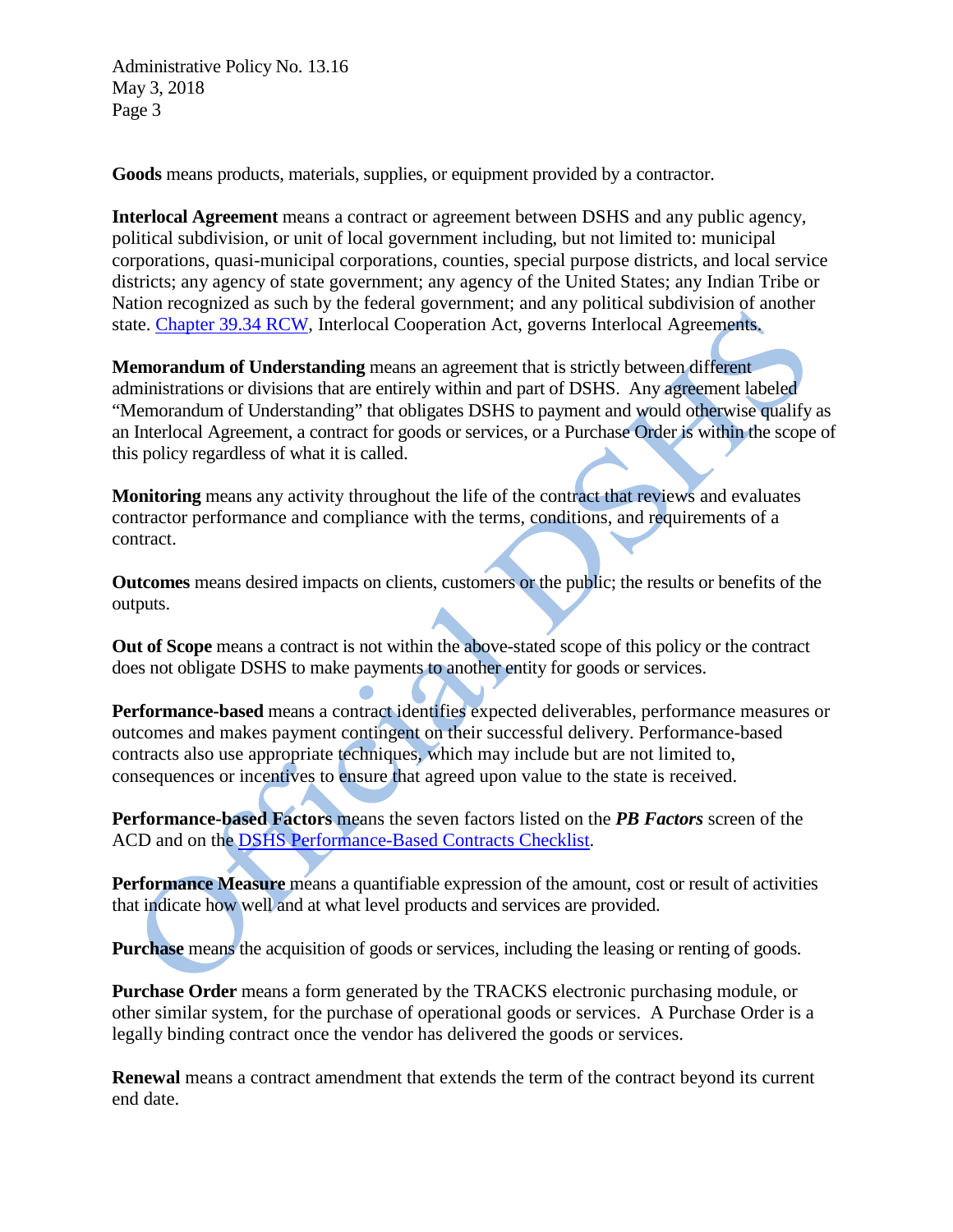**Services** means labor, work, analysis, or similar activities provided by a contractor to accomplish a specific scope of work.

**TRACKS** means the electronic purchasing and inventory system used within DSHS to track agency purchases and monitor fixed asset inventory.

## **Policy:**

All DSHS staff must utilize Performance-based contracting principles when entering into contracts, contract renewals, and amendments for all goods and services within the scope of this policy.

Central Contracts and Legal Services (CCLS) is authorized to establish and enforce Performancebased Contract standards for DSHS.

### A. **Minimum Requirements**

All contracts, and Purchase Orders issued to acquire operational Goods or Services that include any service element, must meet at least the minimal standard established for Performance-based Contracting. This requires that the contract or Purchase Order must: (1) specify deliverables and (2) make payment contingent upon receipt of those deliverables.

## B. **Going Beyond the Minimum to Strengthen Performance**

Before finalizing a contract or Purchase Order which is only minimally Performancebased, staff must consider and evaluate whether including additional Performance-based Factors would make the contract or Purchase Order more strongly Performance-based. Staff must consider whether making payment contingent upon achievement of particular Performance Measures or particular Outcomes would be appropriate and advisable under the circumstances. Staff must also consider whether they can strategically include consequences for poor performance, incentives for superior performance or other techniques or methods that would help ensure that agreed-upon value to DSHS is received under the contract. (Central Purchasing Unit (CPU) [Instructions for Purchase](http://one.dshs.wa.lcl/FS/OSS/CPU/Purchasing/Documents/PBC%20Compliance%20Instructions%20%28draft%207-24-2015%29.pdf)  [Order Performance-Based Contracting Compliance](http://one.dshs.wa.lcl/FS/OSS/CPU/Purchasing/Documents/PBC%20Compliance%20Instructions%20%28draft%207-24-2015%29.pdf) is provided to assist staff in drafting strong deliverables statements.)

### C. **Exemptions**

Where it would not be cost-effective or otherwise feasible to structure a particular contract or Purchase Order as Performance-based, a contract may be exempted from the minimum requirements under this policy by the program's Division Director. All exemptions must be approved by the Division Director *prior to final signature of the contract*. Exemptions for Purchase Orders must be approved by the Division Director *prior to issuance of the Purchase Order*.

### D. **Agency Contracts Database** (**ACD)**

All contracts' Performance-based status must be entered in the ACD. Each contract must be designated as *Performance-based*, *Exempt*, or *Out of Scope* on page two of the ACD's Contract Detail page. In addition, each contract designated as *Performance-based* in the